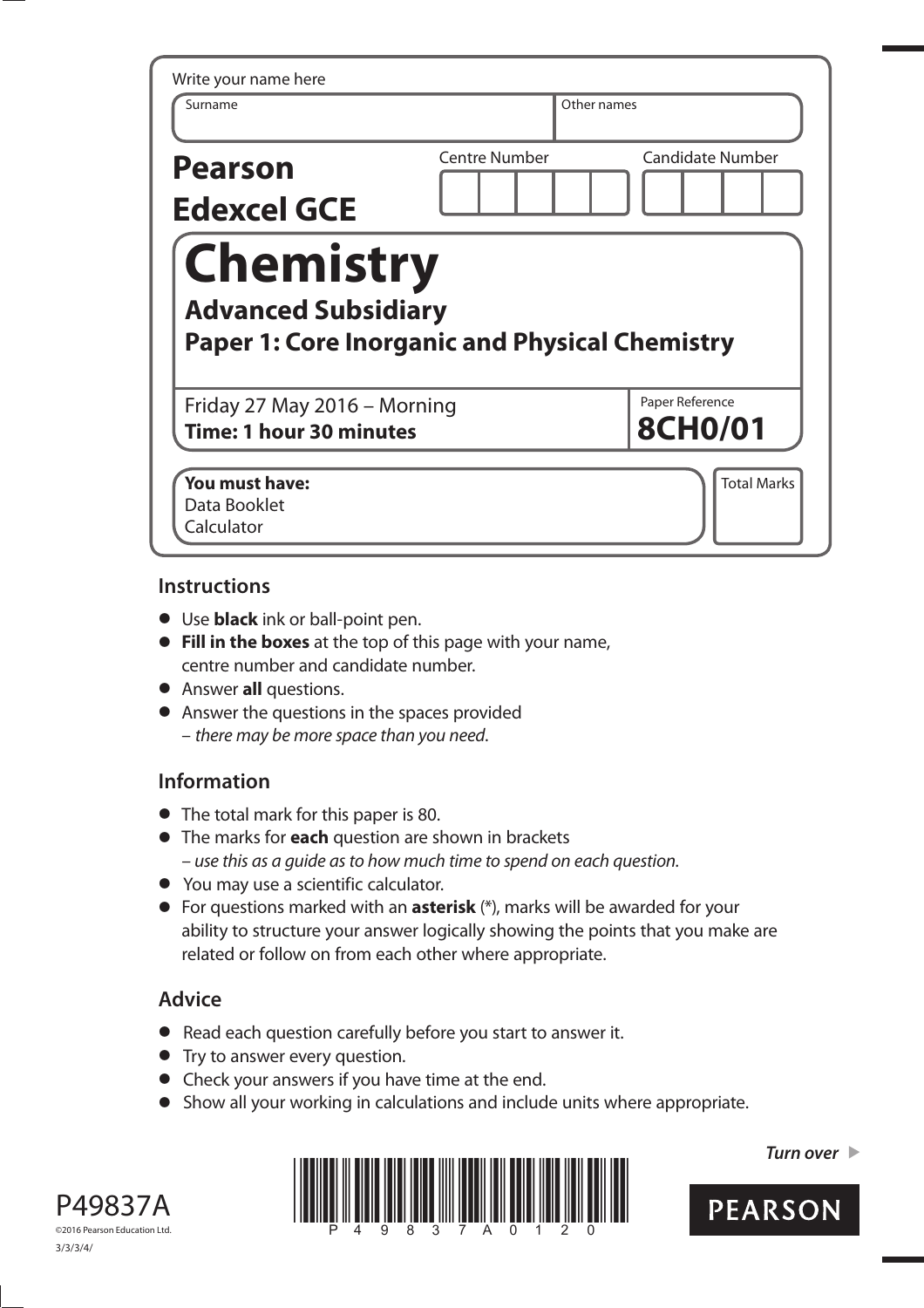| <b>Answer ALL questions.</b>                                                                                                                                                                                                 |                   |
|------------------------------------------------------------------------------------------------------------------------------------------------------------------------------------------------------------------------------|-------------------|
| Some questions must be answered with a cross in a box $\boxtimes$ .<br>If you change your mind about an answer, put a line through the box $\mathbb{\mathbb{R}}$<br>and then mark your new answer with a cross $\boxtimes$ . |                   |
| This question is about Group 7 elements and their compounds.                                                                                                                                                                 |                   |
| (a) (i) Give the physical states of chlorine and iodine at room temperature and<br>pressure.                                                                                                                                 |                   |
|                                                                                                                                                                                                                              | (1)               |
| (ii) Predict the physical state of astatine under these conditions. Justify your<br>answer.                                                                                                                                  |                   |
|                                                                                                                                                                                                                              | (1)               |
|                                                                                                                                                                                                                              |                   |
| (b) Write the equation for the reaction of chlorine with cold, dilute sodium hydroxide<br>solution to form bleach. Name this type of reaction.                                                                               | $\left( 2\right)$ |
|                                                                                                                                                                                                                              |                   |
| (c) Hydrogen bromide gas reacts with ammonia gas                                                                                                                                                                             |                   |
| HBr + $NH_3$ $\rightarrow$ NH <sub>4</sub> Br                                                                                                                                                                                |                   |
| What would be observed during this reaction?                                                                                                                                                                                 | (1)               |
| bubbles<br>A                                                                                                                                                                                                                 |                   |
|                                                                                                                                                                                                                              |                   |
| decolorisation<br>B                                                                                                                                                                                                          |                   |
| steamy fumes<br>C                                                                                                                                                                                                            |                   |

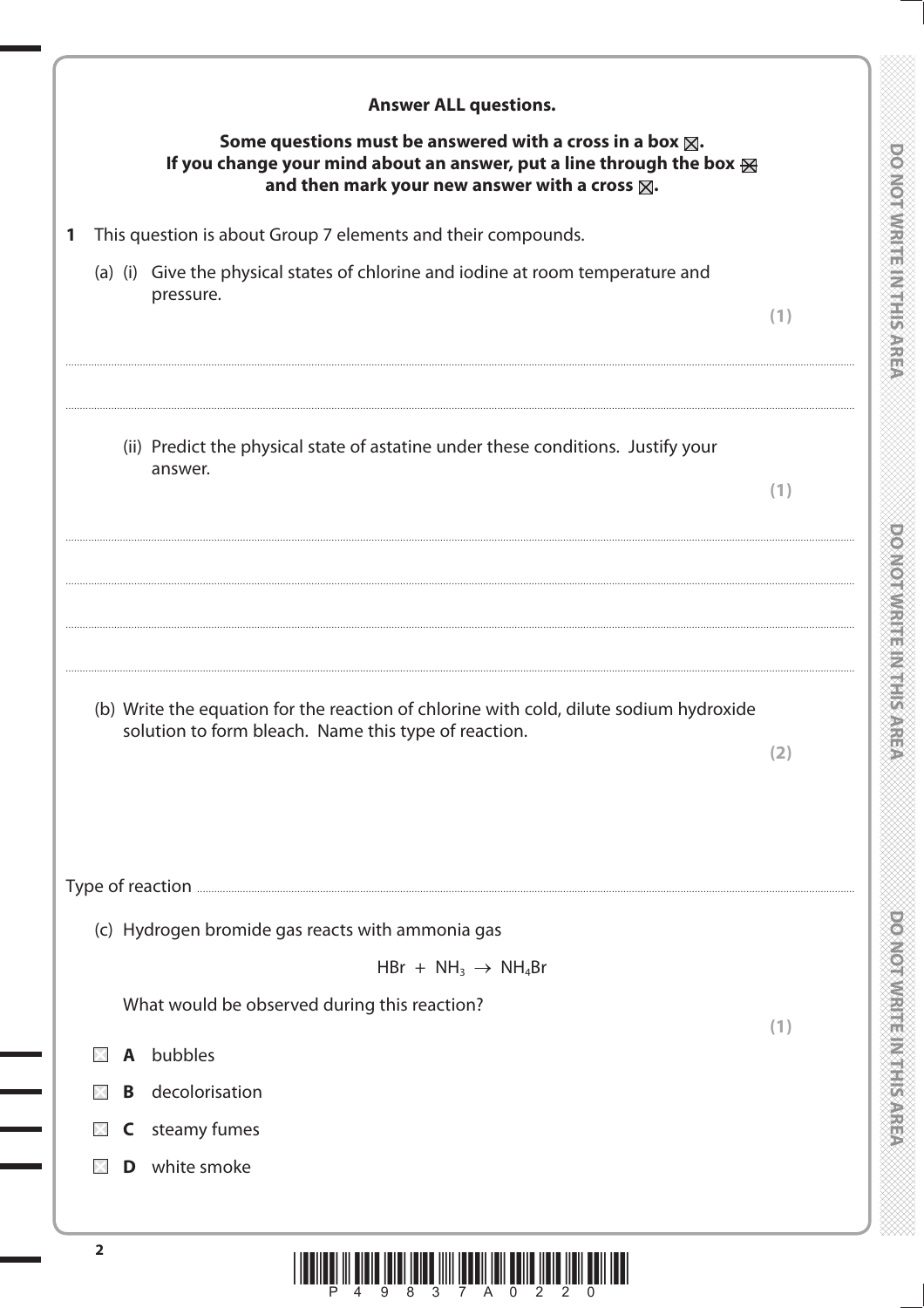$\Box$  **D** 6.02  $\times$  10<sup>23</sup>

|                                                                | (d) State what is meant by the term electronegativity and hence explain the polarity,<br>if any, of the <b>bonds</b> in chlorine trifluoride, CIF <sub>3</sub> . | (3)              |
|----------------------------------------------------------------|------------------------------------------------------------------------------------------------------------------------------------------------------------------|------------------|
|                                                                |                                                                                                                                                                  |                  |
|                                                                |                                                                                                                                                                  |                  |
|                                                                |                                                                                                                                                                  |                  |
|                                                                |                                                                                                                                                                  |                  |
|                                                                |                                                                                                                                                                  |                  |
|                                                                |                                                                                                                                                                  |                  |
|                                                                | (e) What is the number of ions in 9.53 g of magnesium chloride, $MgCl2$ ?                                                                                        |                  |
| [Avogadro constant = $6.02 \times 10^{23}$ mol <sup>-1</sup> ] |                                                                                                                                                                  | $\left(1\right)$ |
| <b>A</b> 6.02 $\times$ 10 <sup>22</sup>                        |                                                                                                                                                                  |                  |
| <b>B</b> $1.20 \times 10^{23}$                                 |                                                                                                                                                                  |                  |
| <b>C</b> $1.81 \times 10^{23}$                                 |                                                                                                                                                                  |                  |

(Total for Question 1 = 9 marks)



 $\overline{\mathbf{3}}$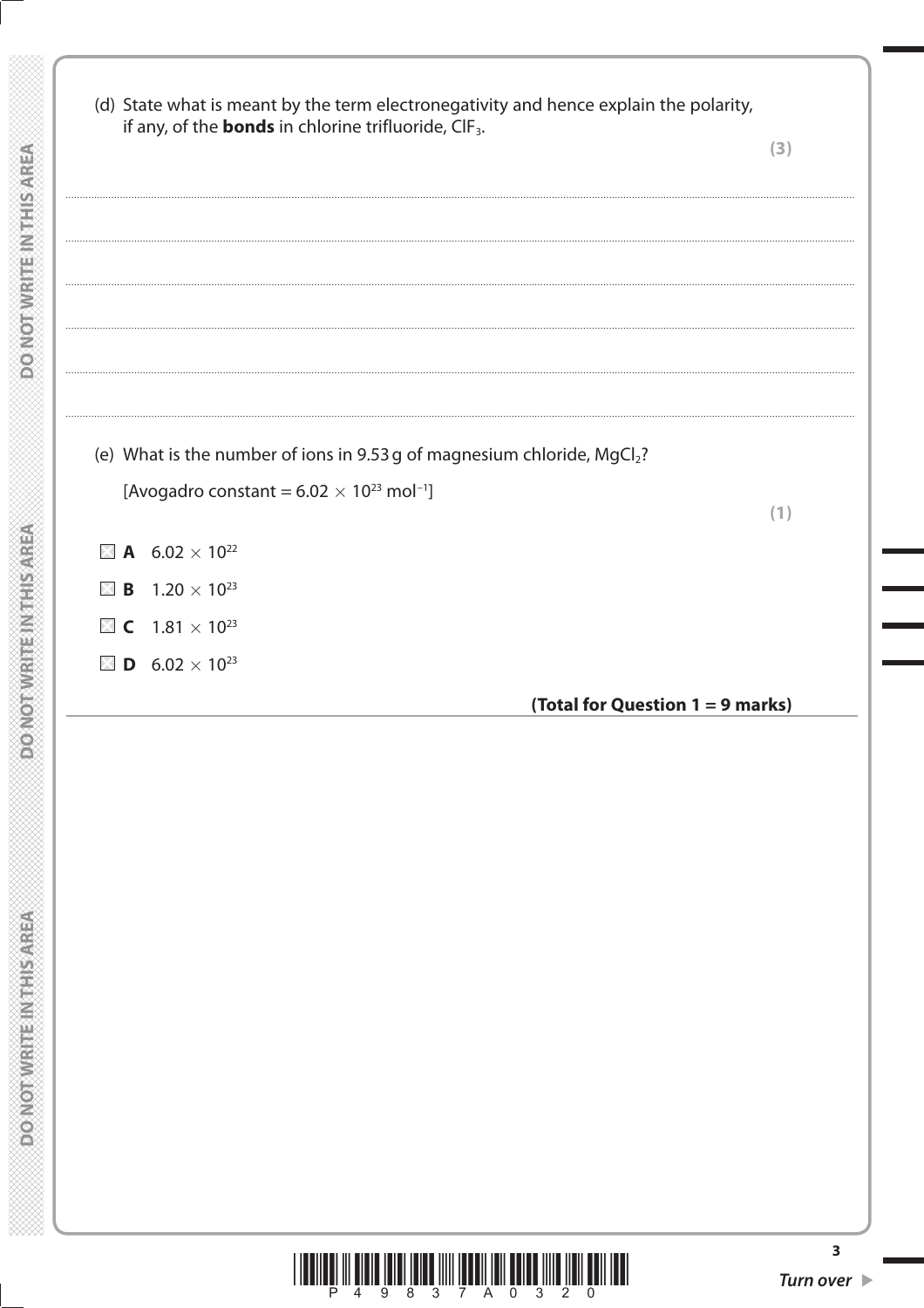|  |        | ÷. |   |  |
|--|--------|----|---|--|
|  |        |    |   |  |
|  |        |    |   |  |
|  |        |    |   |  |
|  |        |    |   |  |
|  |        |    |   |  |
|  |        |    |   |  |
|  |        |    |   |  |
|  |        |    |   |  |
|  |        |    |   |  |
|  |        |    |   |  |
|  | m      | ś  |   |  |
|  |        |    |   |  |
|  | ×      |    |   |  |
|  |        |    |   |  |
|  |        |    |   |  |
|  |        |    |   |  |
|  |        |    |   |  |
|  |        |    |   |  |
|  |        |    |   |  |
|  |        |    |   |  |
|  |        |    |   |  |
|  | ⇔      |    |   |  |
|  |        |    |   |  |
|  |        |    |   |  |
|  |        |    |   |  |
|  |        |    |   |  |
|  |        | Ś  |   |  |
|  |        |    |   |  |
|  |        |    |   |  |
|  |        |    |   |  |
|  |        |    |   |  |
|  |        |    |   |  |
|  |        |    |   |  |
|  |        |    |   |  |
|  |        |    |   |  |
|  |        |    |   |  |
|  | Ř      |    |   |  |
|  |        |    |   |  |
|  |        |    |   |  |
|  |        |    |   |  |
|  |        |    |   |  |
|  |        |    |   |  |
|  |        |    |   |  |
|  |        |    |   |  |
|  |        |    |   |  |
|  |        |    |   |  |
|  |        | Ĥ. |   |  |
|  |        |    |   |  |
|  |        |    |   |  |
|  | si.    |    |   |  |
|  |        |    |   |  |
|  |        |    |   |  |
|  | ÷      |    |   |  |
|  |        |    |   |  |
|  | è      |    |   |  |
|  |        |    |   |  |
|  |        |    |   |  |
|  |        |    |   |  |
|  |        |    |   |  |
|  | ₩      |    |   |  |
|  |        |    |   |  |
|  |        |    |   |  |
|  |        | m  |   |  |
|  |        |    |   |  |
|  | ğ<br>≕ | ш  |   |  |
|  |        |    |   |  |
|  |        |    |   |  |
|  |        |    |   |  |
|  |        |    |   |  |
|  |        |    |   |  |
|  |        |    |   |  |
|  | t      |    |   |  |
|  |        |    |   |  |
|  |        |    |   |  |
|  |        |    |   |  |
|  | ۹      |    |   |  |
|  | d      |    |   |  |
|  |        |    |   |  |
|  |        |    |   |  |
|  | m      |    |   |  |
|  |        |    |   |  |
|  |        |    |   |  |
|  |        |    |   |  |
|  |        |    | I |  |
|  | ń      |    |   |  |
|  |        |    |   |  |
|  | 1      |    |   |  |
|  |        |    |   |  |

 $(2)$ 

 $(1)$ 

 $(2)$ 

| 2 |   | This question is about the structure of the atom and isotopes.                                                                                                                                                                                                                |
|---|---|-------------------------------------------------------------------------------------------------------------------------------------------------------------------------------------------------------------------------------------------------------------------------------|
|   |   | The following excerpt is taken from the book <i>Inorganic Chemistry</i> by Bailey and<br>Snellgrove, fourth impression 1938.                                                                                                                                                  |
|   |   | "Some of the electrons are also contained in the nucleus, whilst the<br>remainder are  arranged in rings revolving round the nucleus  The two<br>isotopes [of chlorine] have therefore 18 and 20 electrons respectively in the<br>nucleus and 17 [electrons] external to it." |
|   |   | (a) Identify and correct two errors in the excerpt.                                                                                                                                                                                                                           |
|   |   |                                                                                                                                                                                                                                                                               |
|   |   |                                                                                                                                                                                                                                                                               |
|   |   | (b) What is the structure of a 1+ ion of the carbon-13 isotope?                                                                                                                                                                                                               |
|   | A | six protons, six neutrons and five electrons                                                                                                                                                                                                                                  |
|   | В | six protons, seven neutrons and six electrons                                                                                                                                                                                                                                 |
|   |   | six protons, seven neutrons and five electrons                                                                                                                                                                                                                                |
|   | D | seven protons, six neutrons and six electrons                                                                                                                                                                                                                                 |
|   |   | (c) (i) State what is meant by the term <b>relative atomic mass</b> .                                                                                                                                                                                                         |
|   |   |                                                                                                                                                                                                                                                                               |
|   |   |                                                                                                                                                                                                                                                                               |
|   |   |                                                                                                                                                                                                                                                                               |
|   |   |                                                                                                                                                                                                                                                                               |

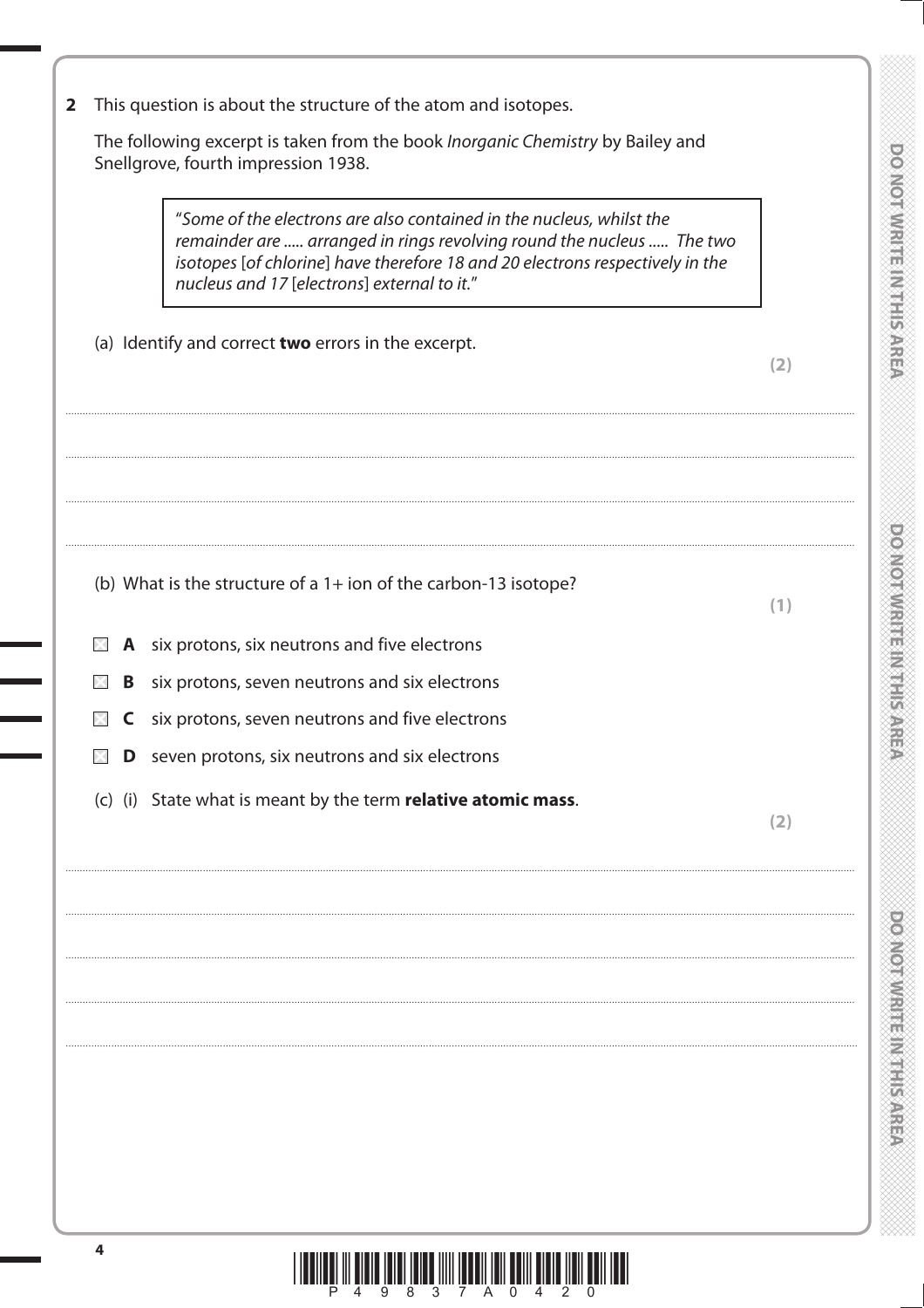(ii) A 5.000 g sample of lithium, containing the two isotopes lithium-6 and lithium-7, was found to contain 0.460 g of the isotope lithium-6.

 Calculate the relative atomic mass of lithium for this sample. Give your answer to an appropriate number of significant figures.

| <b>Isotope</b> | <b>Relative isotopic mass</b> |
|----------------|-------------------------------|
| Lithium-6      | 6.015                         |
| Lithium-7      | 7.016                         |

**(3)**

(d) A mass spectrometer was used to analyse a sample of bromine,  $Br<sub>2</sub>$ , with only the 79Br and 81Br isotopes present.

....................................................................................................................................................................................................................................................................................

....................................................................................................................................................................................................................................................................................

....................................................................................................................................................................................................................................................................................

....................................................................................................................................................................................................................................................................................

Explain why a very small peak occurs at  $m/z = 80$ .

**(2)**

**(Total for Question 2 = 10 marks)**



**5**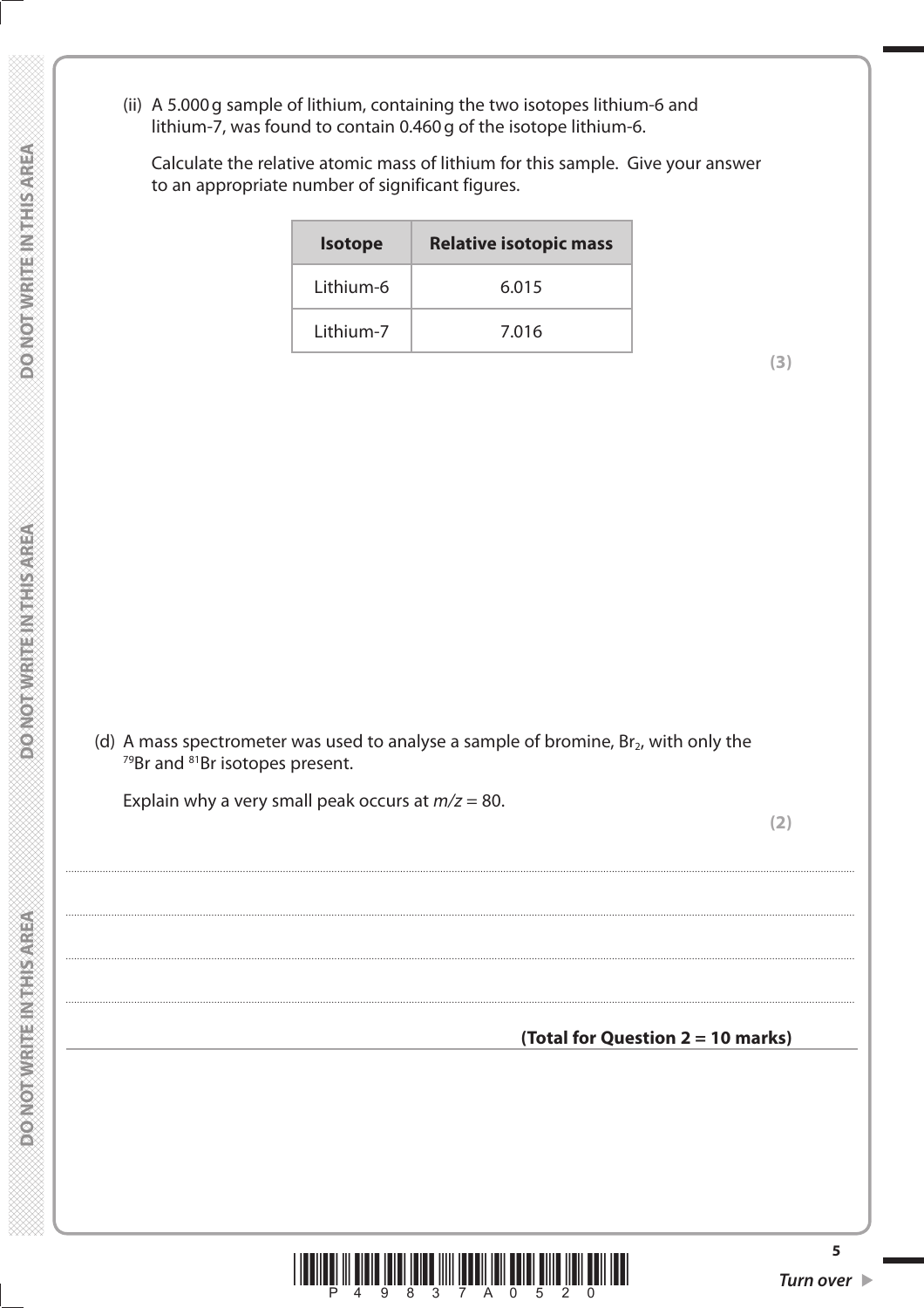**3** A student used the apparatus in the diagram to determine the molar volume of a gas.



 The student used a piece of magnesium ribbon, which was about 5 cm in length, and the dilute hydrochloric acid was in excess. The experiment was repeated three times at 24°C and the following results were obtained.

|                                          | <b>Experiment 1</b> | <b>Experiment 2</b> | <b>Experiment 3</b> |
|------------------------------------------|---------------------|---------------------|---------------------|
| Mass of magnesium / g                    | 0.04                | 0.04                | 0.04                |
| Volume of hydrogen gas / cm <sup>3</sup> | 31                  | 25                  |                     |

The equation for the reaction is

 $Mg(s) + 2HCl(aq) \rightarrow MgCl<sub>2</sub>(aq) + H<sub>2</sub>(g)$ 

 (a) (i) Calculate the number of moles of magnesium used by the student in each experiment.

**(1)**

*DO NOT WRITE IN THIS AREA DO NOT WRITE IN THIS AREA DO NOT WRITE IN THIS AREA DO NOT WRITE IN THIS AREA DO NOT WRITE IN THIS AREA DO NOT WRITE IN THIS AREA DO NOT WRITE IN THIS AREA DO NOT WRITE IN THIS AREA DO NOT WRITE* 

**DOMOTIVITE IN THE AREA** 

**DOMOTWRITE IN THE SARE** 

**DO NOTWRITE IN THIS AREA** 

 (ii) Use your answer from part (a)(i) to deduce the number of moles of hydrogen gas that should be produced.

**(1)**

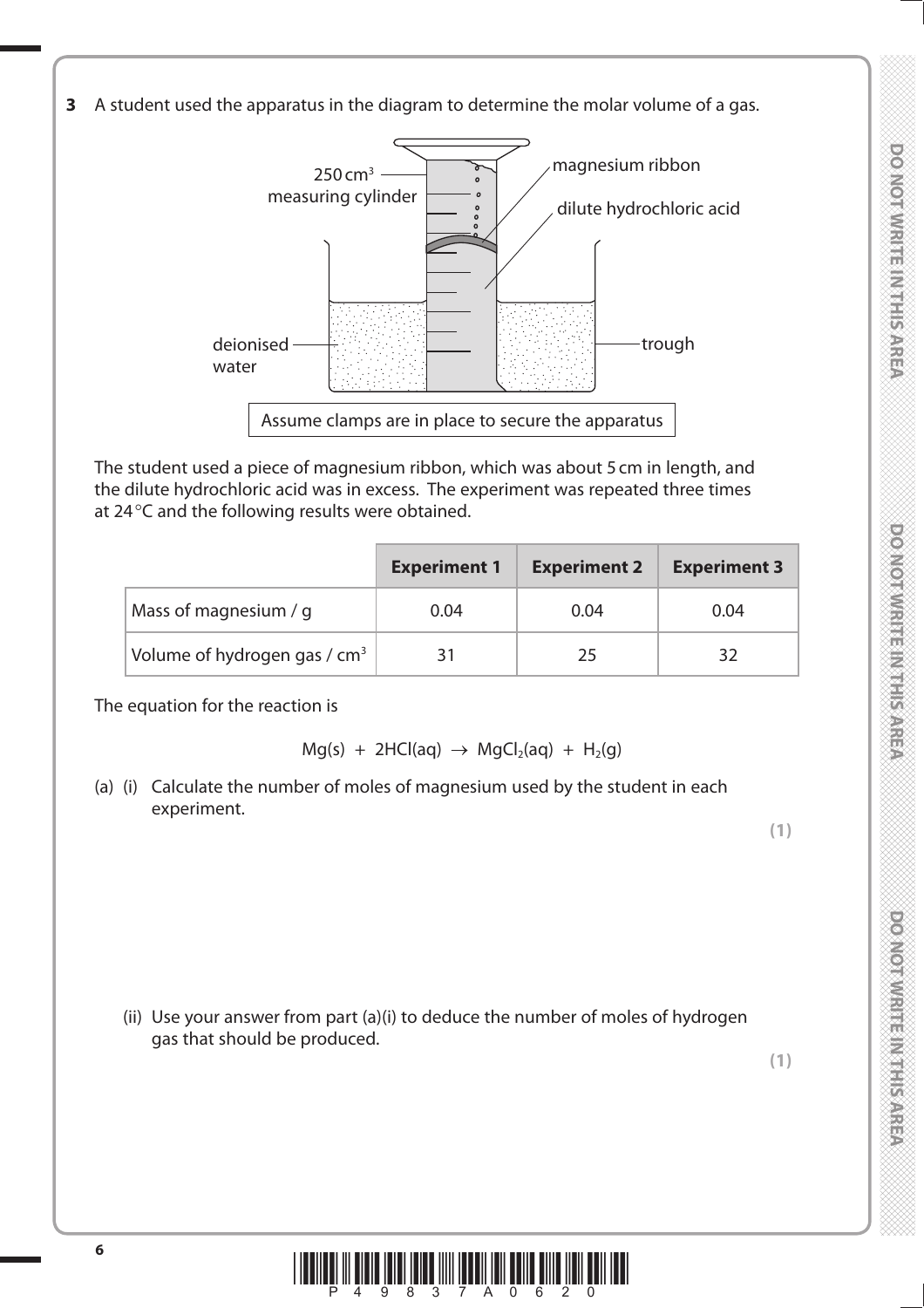| that should be produced in each of these experiments.                       |                                                                                                                                                        |     |
|-----------------------------------------------------------------------------|--------------------------------------------------------------------------------------------------------------------------------------------------------|-----|
| $[pV = nRT$ $R = 8.31$ J mol <sup>-1</sup> K <sup>-1</sup> $p = 101000$ Pa] |                                                                                                                                                        | (4) |
|                                                                             |                                                                                                                                                        |     |
|                                                                             |                                                                                                                                                        |     |
|                                                                             |                                                                                                                                                        |     |
|                                                                             |                                                                                                                                                        |     |
|                                                                             |                                                                                                                                                        |     |
|                                                                             |                                                                                                                                                        |     |
|                                                                             | (b) Give a reason why the student repeated the experiment three times.                                                                                 |     |
|                                                                             |                                                                                                                                                        | (1) |
|                                                                             |                                                                                                                                                        |     |
|                                                                             |                                                                                                                                                        |     |
|                                                                             | (c) Give three reasons for the difference between your calculated value in (a)(iii) and<br>the actual volumes of hydrogen gas obtained by the student. |     |
|                                                                             |                                                                                                                                                        |     |
|                                                                             |                                                                                                                                                        |     |
| could be made by the student to improve the result.                         | For each reason, identify a change to either the apparatus or the chemicals that                                                                       |     |
|                                                                             |                                                                                                                                                        | (6) |
|                                                                             |                                                                                                                                                        |     |
|                                                                             |                                                                                                                                                        |     |
|                                                                             |                                                                                                                                                        |     |
|                                                                             |                                                                                                                                                        |     |
|                                                                             |                                                                                                                                                        |     |
|                                                                             |                                                                                                                                                        |     |
|                                                                             |                                                                                                                                                        |     |
|                                                                             |                                                                                                                                                        |     |
|                                                                             |                                                                                                                                                        |     |
|                                                                             |                                                                                                                                                        |     |
|                                                                             | (Total for Question 3 = 13 marks)                                                                                                                      |     |

**DO NOT WRITE IN THIS AREA** 

**POINOTWRITEINTHIS AREA** 

**DONOTWRITE IN THIS AREA**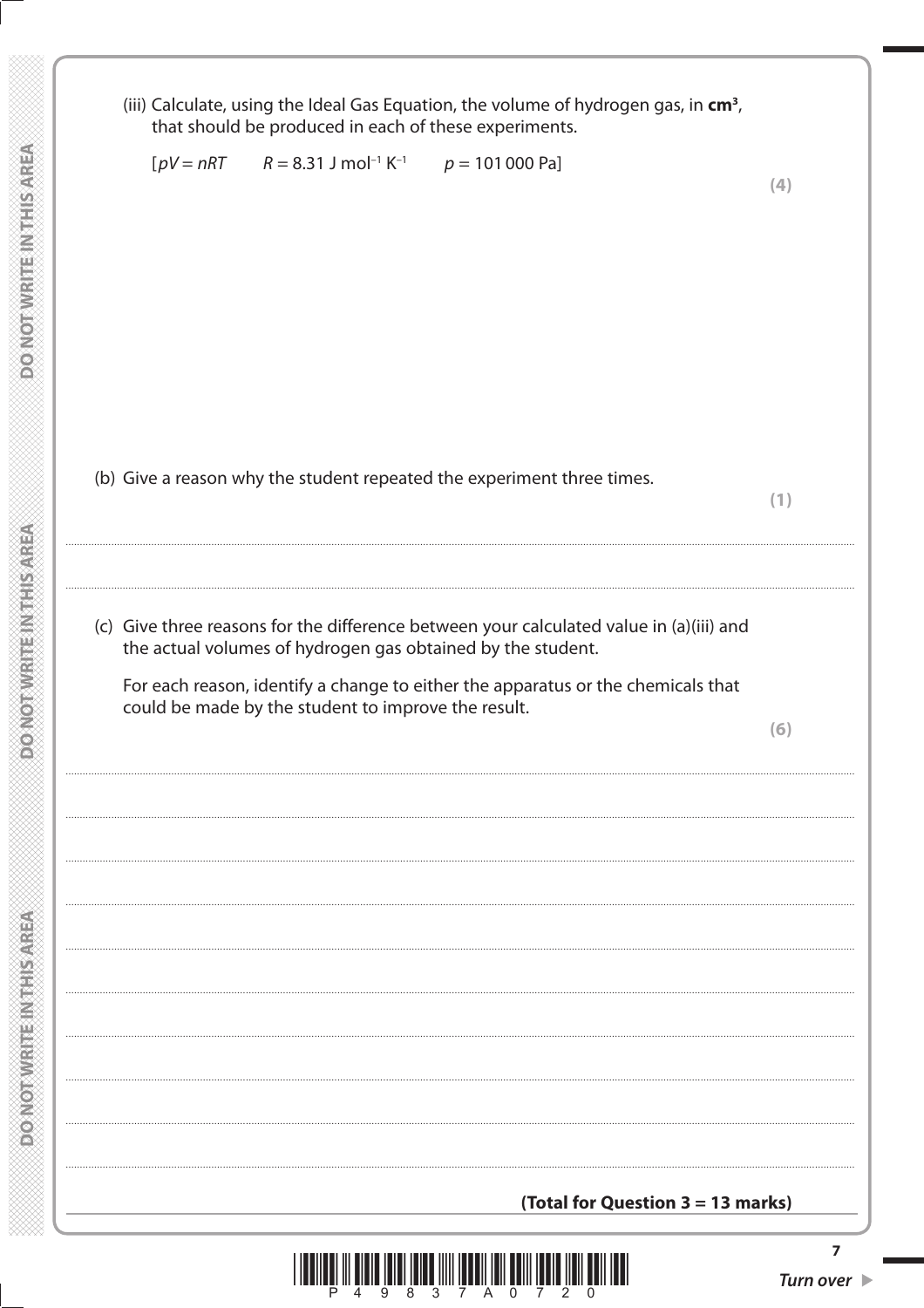

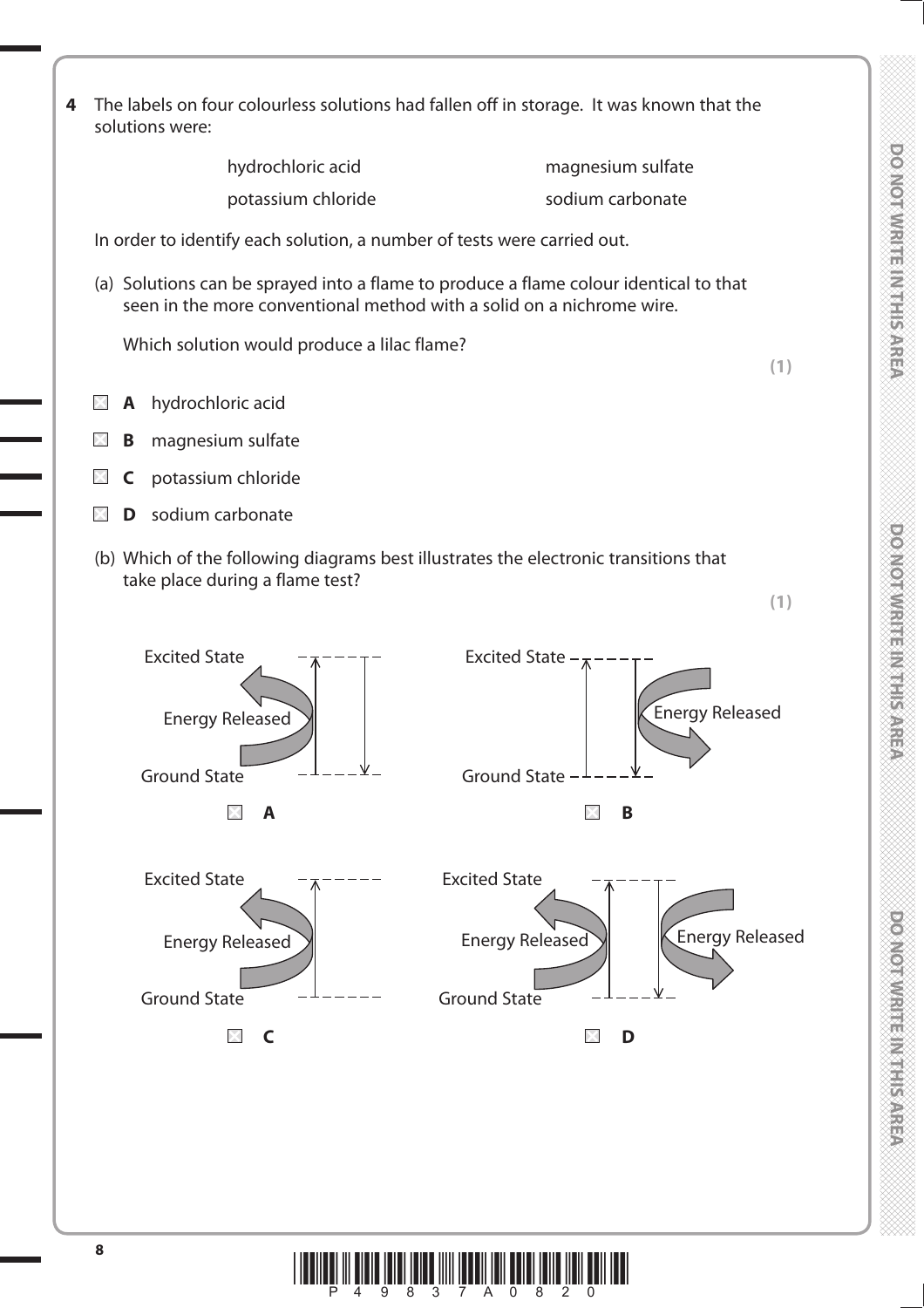| (c) Which solution produces a white precipitate with acidified barium chloride solution?                                                                                                             | (1) |
|------------------------------------------------------------------------------------------------------------------------------------------------------------------------------------------------------|-----|
| A hydrochloric acid<br>$\boxtimes$                                                                                                                                                                   |     |
| magnesium sulfate<br>$\boxtimes$<br>B                                                                                                                                                                |     |
| potassium chloride<br>$\boxtimes$<br>C                                                                                                                                                               |     |
| <b>D</b> sodium carbonate<br>$\boxtimes$                                                                                                                                                             |     |
| (d) Two of the solutions produce the same result on the addition of dilute nitric acid<br>followed by silver nitrate solution.                                                                       |     |
| State the observation with this test and the two solutions that give this result.                                                                                                                    | (2) |
|                                                                                                                                                                                                      |     |
|                                                                                                                                                                                                      |     |
| (e) The hydrochloric acid and the sodium carbonate solution react together. State an<br>observation you would make and write the ionic equation for the reaction. State<br>symbols are not required. |     |
|                                                                                                                                                                                                      | (2) |
|                                                                                                                                                                                                      |     |
| lonic equation                                                                                                                                                                                       |     |
|                                                                                                                                                                                                      |     |
| (Total for Question $4 = 7$ marks)                                                                                                                                                                   |     |
|                                                                                                                                                                                                      |     |
|                                                                                                                                                                                                      |     |
|                                                                                                                                                                                                      |     |
|                                                                                                                                                                                                      |     |
|                                                                                                                                                                                                      |     |
|                                                                                                                                                                                                      |     |
|                                                                                                                                                                                                      |     |



**9**

**PO NOT WRITE INTHIS AREA** 

**DO NOT WRITE IN THIS AREA**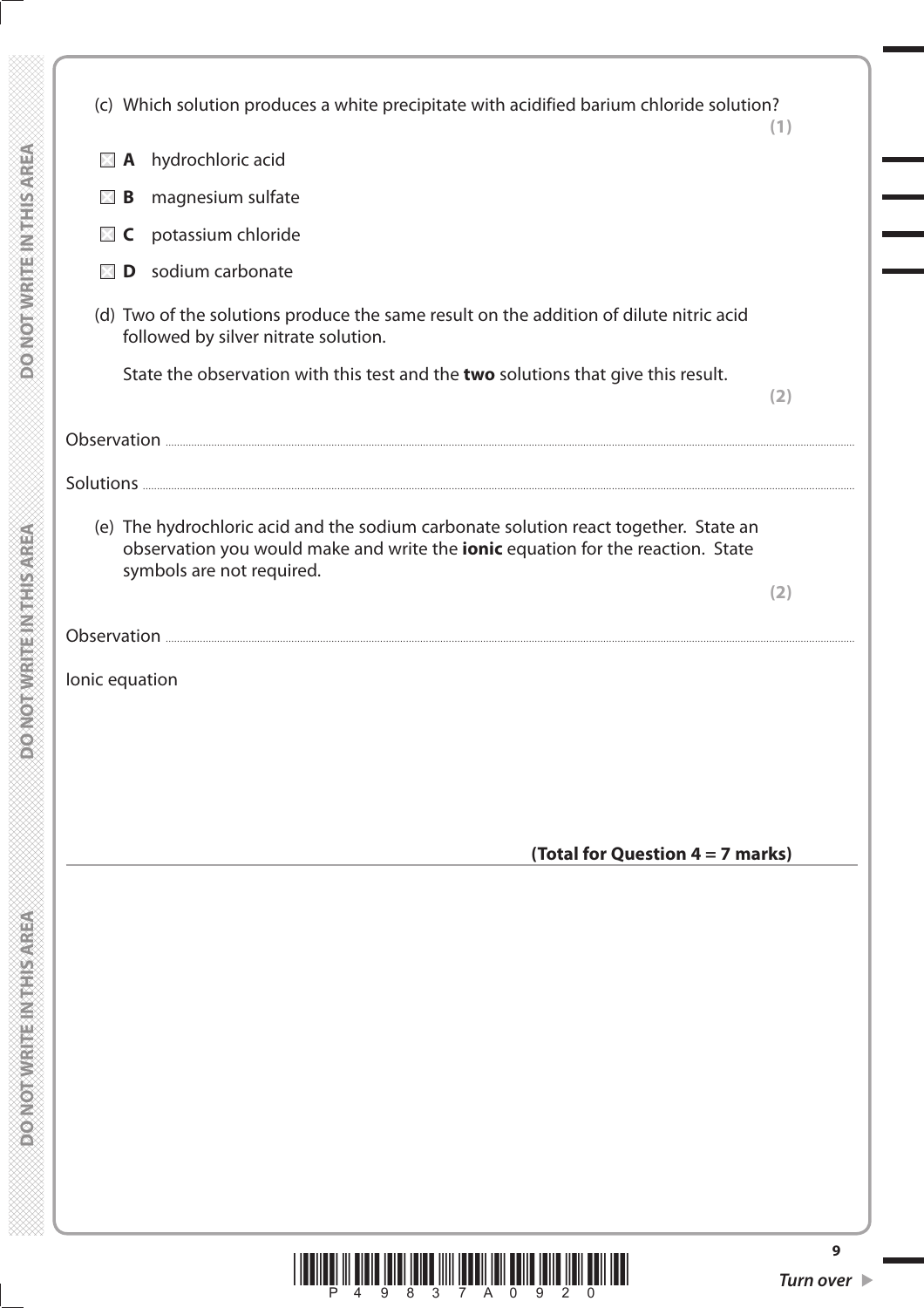**5** A solution of nitric acid, HNO<sub>3</sub>, of concentration 100 g dm<sup>-3</sup>, can be used to artificially age wood.

 A sample of nitric acid, thought to be suitable for this use, was diluted by pipetting 10.00 cm<sup>3</sup> of this acid into a 250 cm<sup>3</sup> volumetric flask, adding deionised water and making the solution up to the mark. The solution was thoroughly mixed.

 A titration was carried out using this diluted solution of nitric acid. The burette was filled with 0.0800 mol dm<sup>-3</sup> sodium hydroxide solution and 25.00 cm<sup>3</sup> of the diluted nitric acid was pipetted into each of three conical flasks. The following results were obtained.

|                                 | <b>Titration 1</b> | <b>Titration 2</b> | <b>Titration 3</b> |
|---------------------------------|--------------------|--------------------|--------------------|
| Final burette reading / $cm3$   | 20.50              | 40.40              | 20.00              |
| Initial burette reading / $cm3$ | 0.00               | 20.50              | 0.00               |
| Volume added / cm <sup>3</sup>  | 20.50              | 19.90              | 20.00              |

The equation for the reaction is

$$
HNO3 + NaOH \rightarrow NaNO3 + H2O
$$

- (a) Select the appropriate titres and calculate the mean titre in  $cm<sup>3</sup>$ .
	- (b) Calculate the concentration of the **undiluted** nitric acid in g dm–3. Give your answer to one decimal place.

Deduce whether this nitric acid is suitable for use in artificially ageing wood.

**(5)**

**(1)**



....................................................................................................................................................................................................................................................................................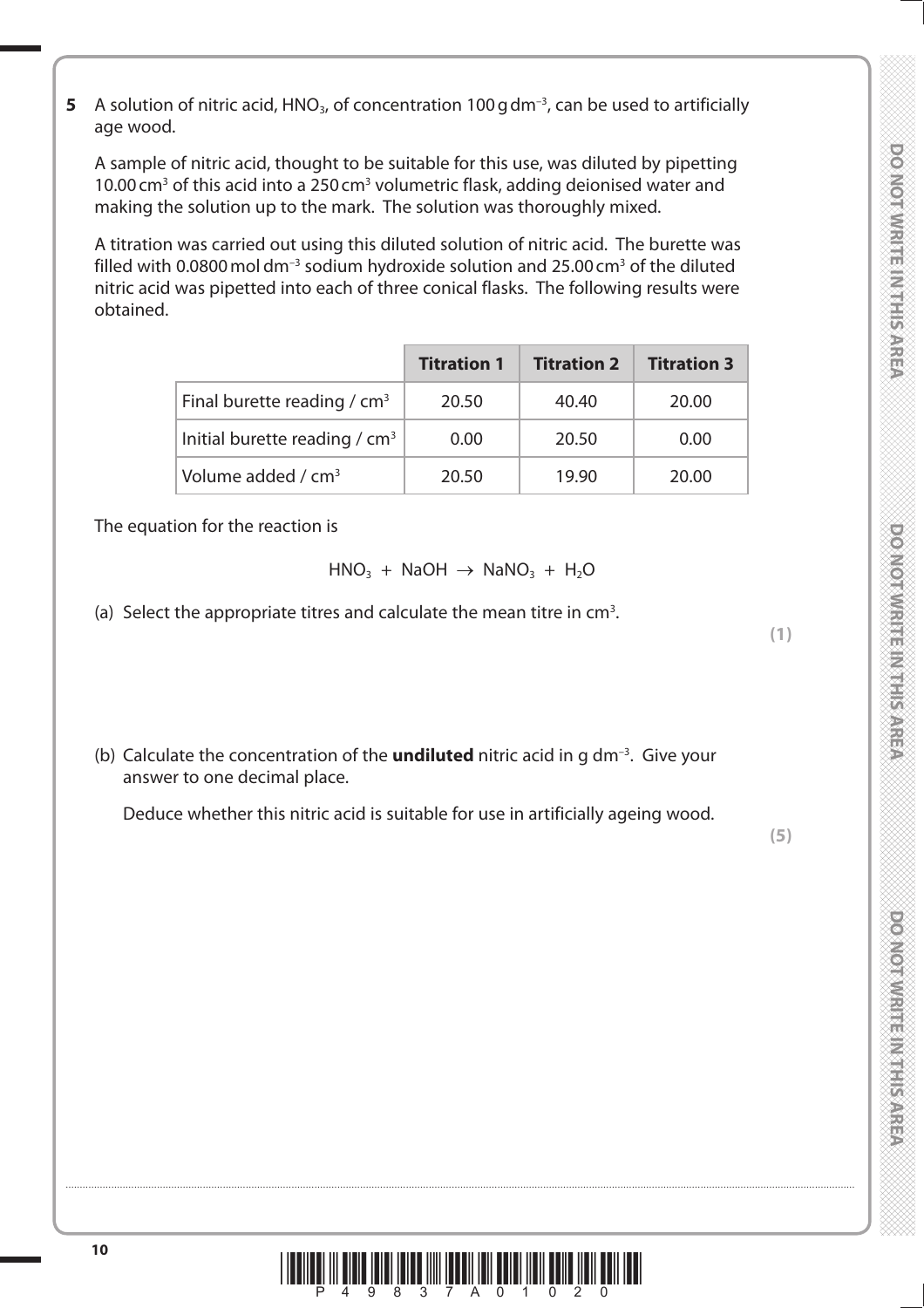(c) Complete the dot-and-cross diagram for the bonding in nitric acid, showing only outer shell electrons.

Use (•) for the oxygen electrons,

(**x**) for the nitrogen electrons and (**\***) for the hydrogen electron.



 (d) One possible method for the formation of nitric acid involves the reaction between dinitrogen tetroxide and water.

 $3N_2O_4 + 2H_2O \rightarrow 4HNO_3 + 2NO$ 

Calculate the atom economy for the formation of nitric acid from this reaction.

**(1)**



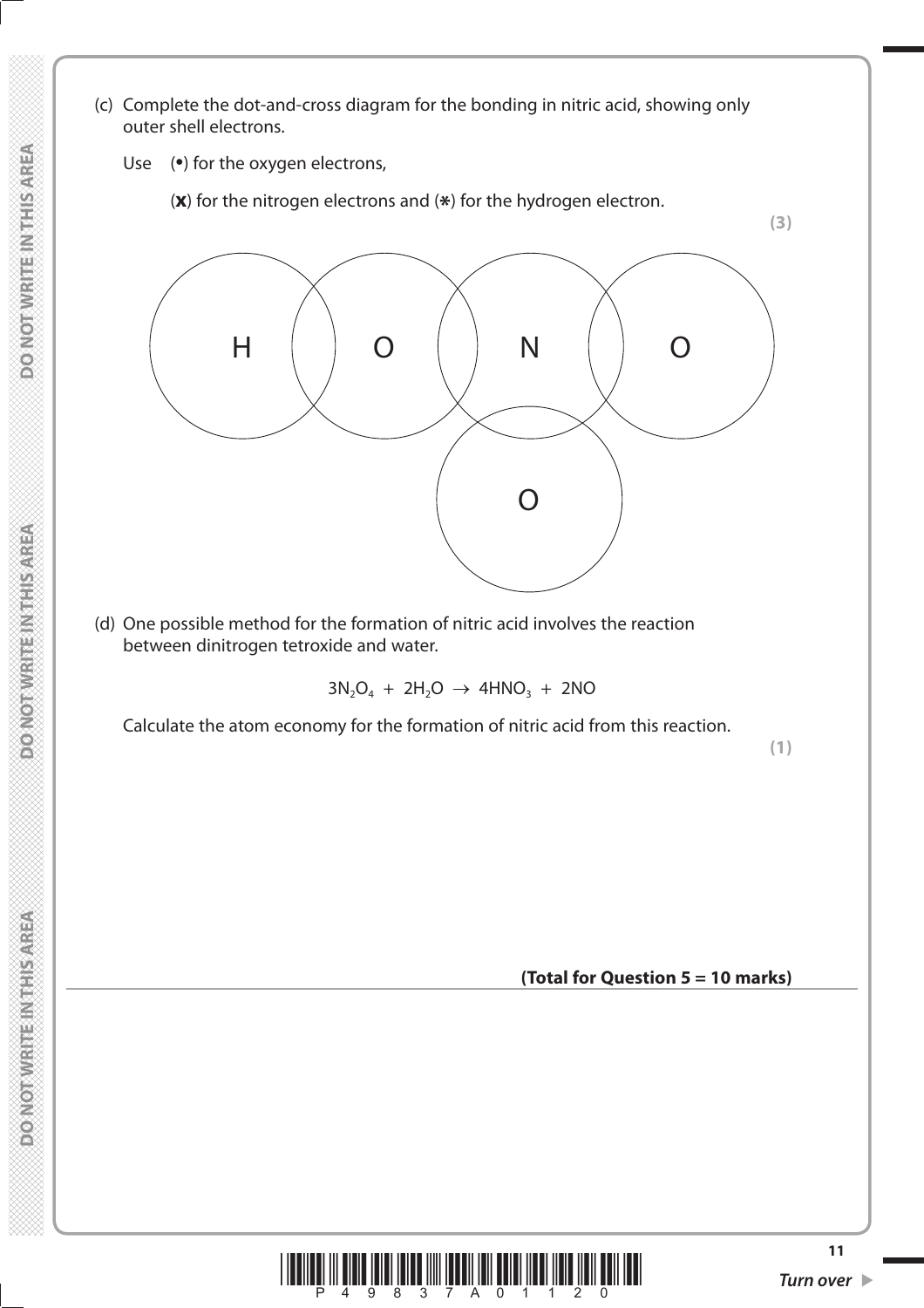

Ш II<br>9  $\frac{1}{8}$   $\frac{1}{3}$   $\frac{1}{7}$   $\frac{1}{8}$   $\frac{1}{10}$  $\frac{1}{2}$  ,  $\frac{1}{2}$  ,  $\frac{1}{2}$  ,  $\frac{1}{2}$  ,  $\frac{1}{2}$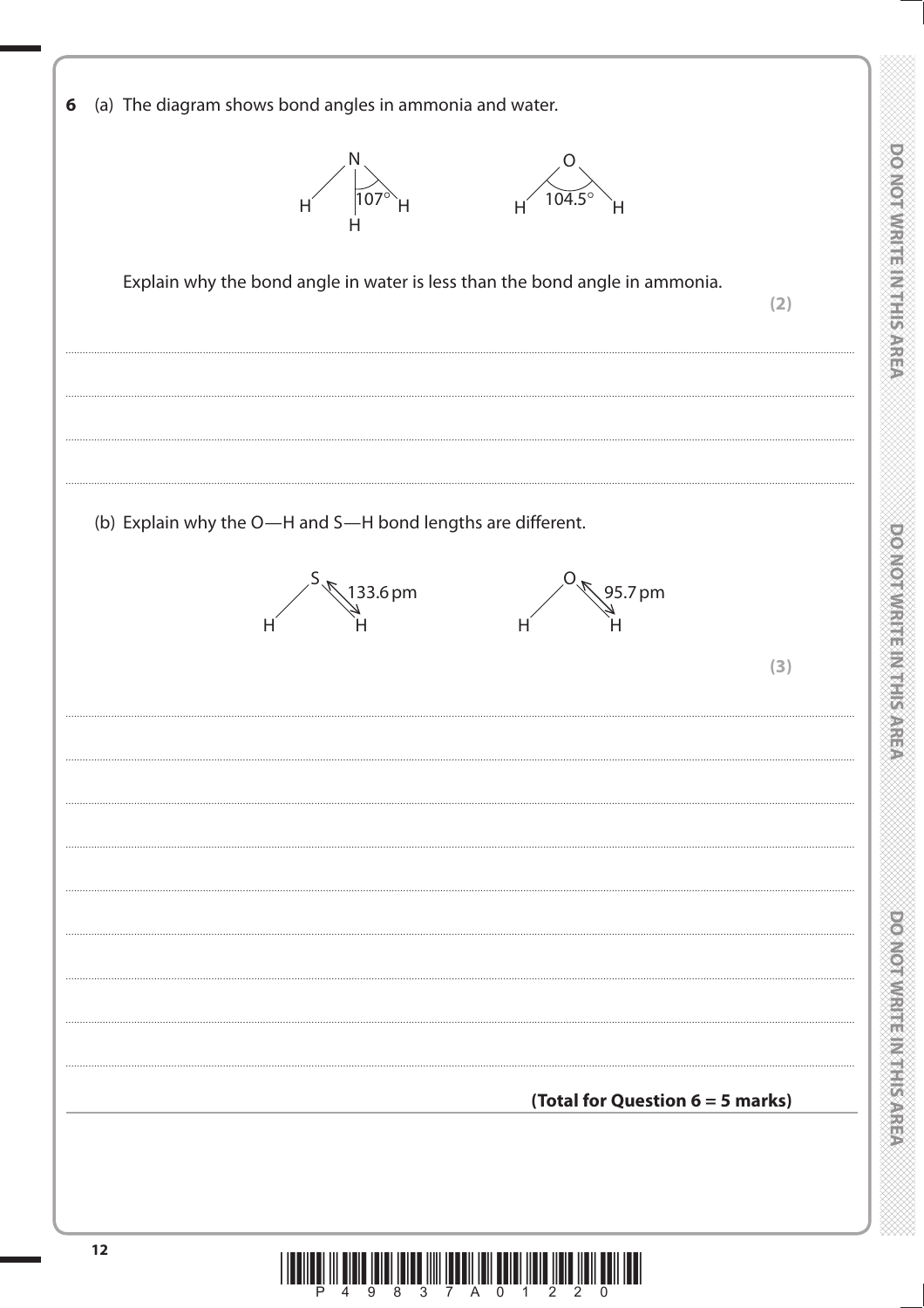|  | ionisation energies. Discuss this suggestion.                                     |                                                                      | (6) |
|--|-----------------------------------------------------------------------------------|----------------------------------------------------------------------|-----|
|  |                                                                                   |                                                                      |     |
|  |                                                                                   |                                                                      |     |
|  |                                                                                   |                                                                      |     |
|  |                                                                                   |                                                                      |     |
|  |                                                                                   |                                                                      |     |
|  |                                                                                   |                                                                      |     |
|  |                                                                                   |                                                                      |     |
|  |                                                                                   |                                                                      |     |
|  |                                                                                   |                                                                      |     |
|  |                                                                                   |                                                                      |     |
|  |                                                                                   |                                                                      |     |
|  |                                                                                   |                                                                      |     |
|  |                                                                                   |                                                                      |     |
|  |                                                                                   |                                                                      |     |
|  |                                                                                   |                                                                      |     |
|  |                                                                                   |                                                                      |     |
|  |                                                                                   |                                                                      |     |
|  |                                                                                   |                                                                      |     |
|  |                                                                                   |                                                                      |     |
|  |                                                                                   |                                                                      |     |
|  |                                                                                   | (b) Which is the equation for the third ionisation energy of barium? | (1) |
|  | <b>A</b> Ba(s) $\rightarrow$ Ba <sup>3+</sup> (g) + 3e <sup>-</sup>               |                                                                      |     |
|  | <b>B</b> $Ba^{2+}(s) \rightarrow Ba^{3+}(g) + e^{-}$                              |                                                                      |     |
|  | <b>C</b> Ba <sup>2+</sup> (g) $\rightarrow$ Ba <sup>3+</sup> (g) + e <sup>-</sup> |                                                                      |     |

**DO NOT WRITE IN THIS AREA** 

DO NOT WRITE IN THIS AREA

**DONOTWRITEINITHSAREA** 



 $13$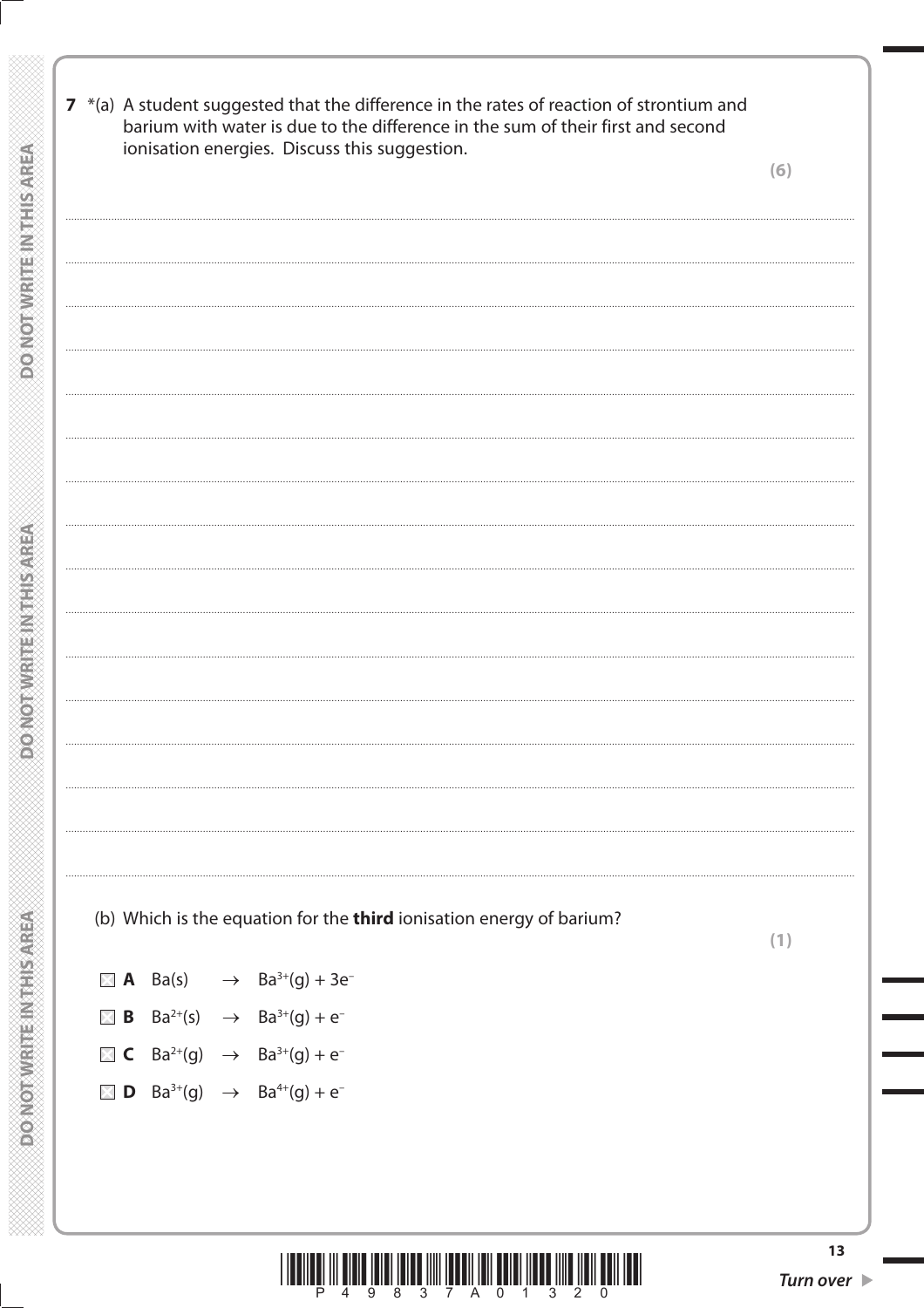| (c) Explain why magnesium nitrate, $Mg(NO3)2$ decomposes more readily on heating<br>than potassium nitrate, KNO <sub>3</sub> . |     |
|--------------------------------------------------------------------------------------------------------------------------------|-----|
|                                                                                                                                | (4) |
|                                                                                                                                |     |
|                                                                                                                                |     |
|                                                                                                                                |     |
|                                                                                                                                |     |
|                                                                                                                                |     |
|                                                                                                                                |     |
|                                                                                                                                |     |
|                                                                                                                                |     |
|                                                                                                                                |     |
|                                                                                                                                |     |
|                                                                                                                                |     |
|                                                                                                                                |     |
|                                                                                                                                |     |
| (d) Some metal carbonates also undergo thermal decomposition.                                                                  |     |
| (i) Draw a diagram of the apparatus that could be used to compare the                                                          |     |
| ease of thermal decomposition of lithium carbonate, Li <sub>2</sub> CO <sub>3</sub> , and                                      |     |
| magnesium carbonate, MgCO <sub>3</sub> .                                                                                       | (2) |
|                                                                                                                                |     |
|                                                                                                                                |     |
|                                                                                                                                |     |
|                                                                                                                                |     |
|                                                                                                                                |     |
|                                                                                                                                |     |
|                                                                                                                                |     |
|                                                                                                                                |     |
|                                                                                                                                |     |
|                                                                                                                                |     |
|                                                                                                                                |     |
|                                                                                                                                |     |
|                                                                                                                                |     |
|                                                                                                                                |     |
|                                                                                                                                |     |

 $14$ 

DO NOTWRITE MITHS AREA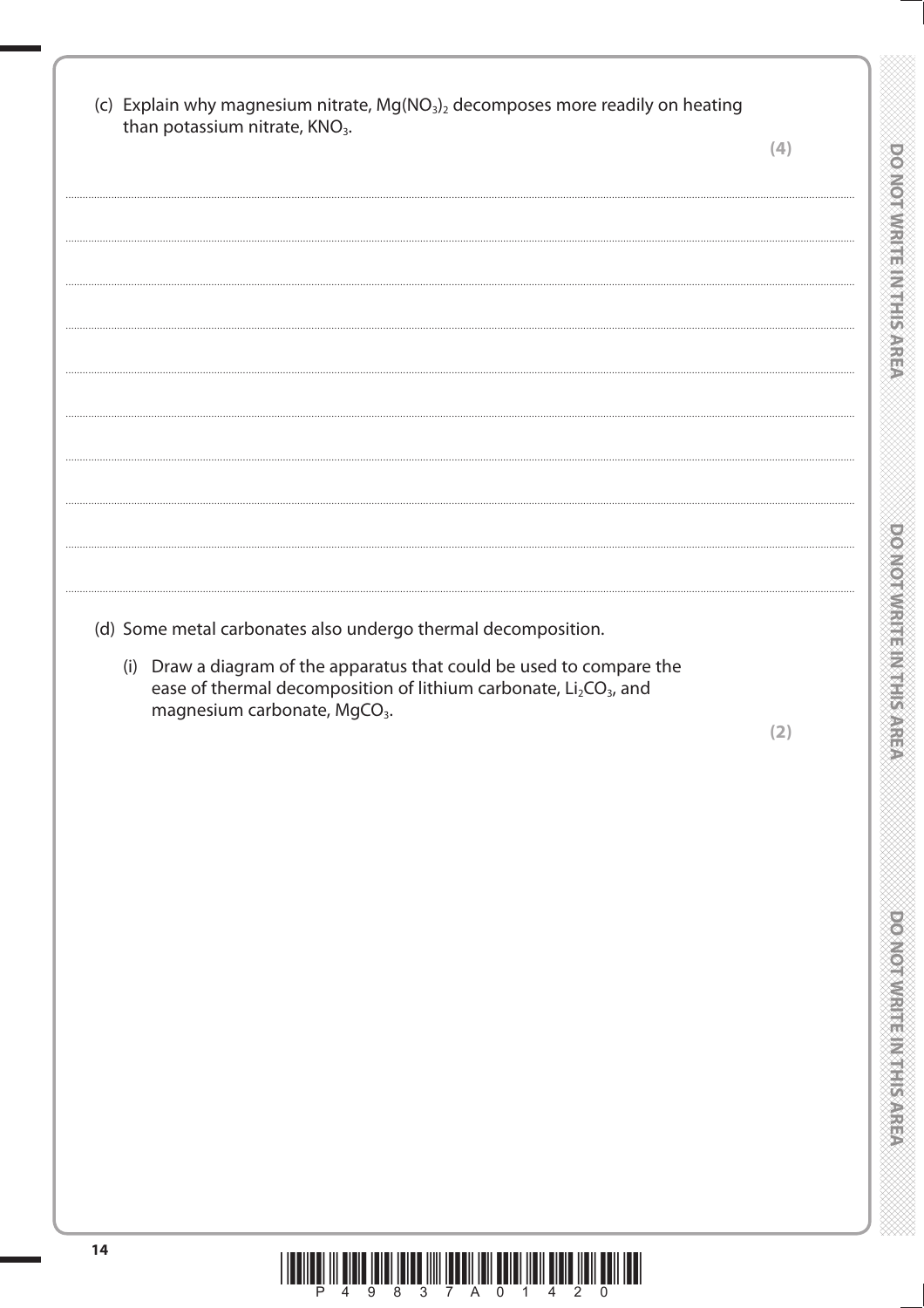| (ii) State one way in which you would ensure a fair test.                               |                                   |
|-----------------------------------------------------------------------------------------|-----------------------------------|
|                                                                                         |                                   |
| (iii) State how data obtained in this experiment could be used to make a<br>comparison. |                                   |
|                                                                                         |                                   |
|                                                                                         | (Total for Question 7 = 15 marks) |

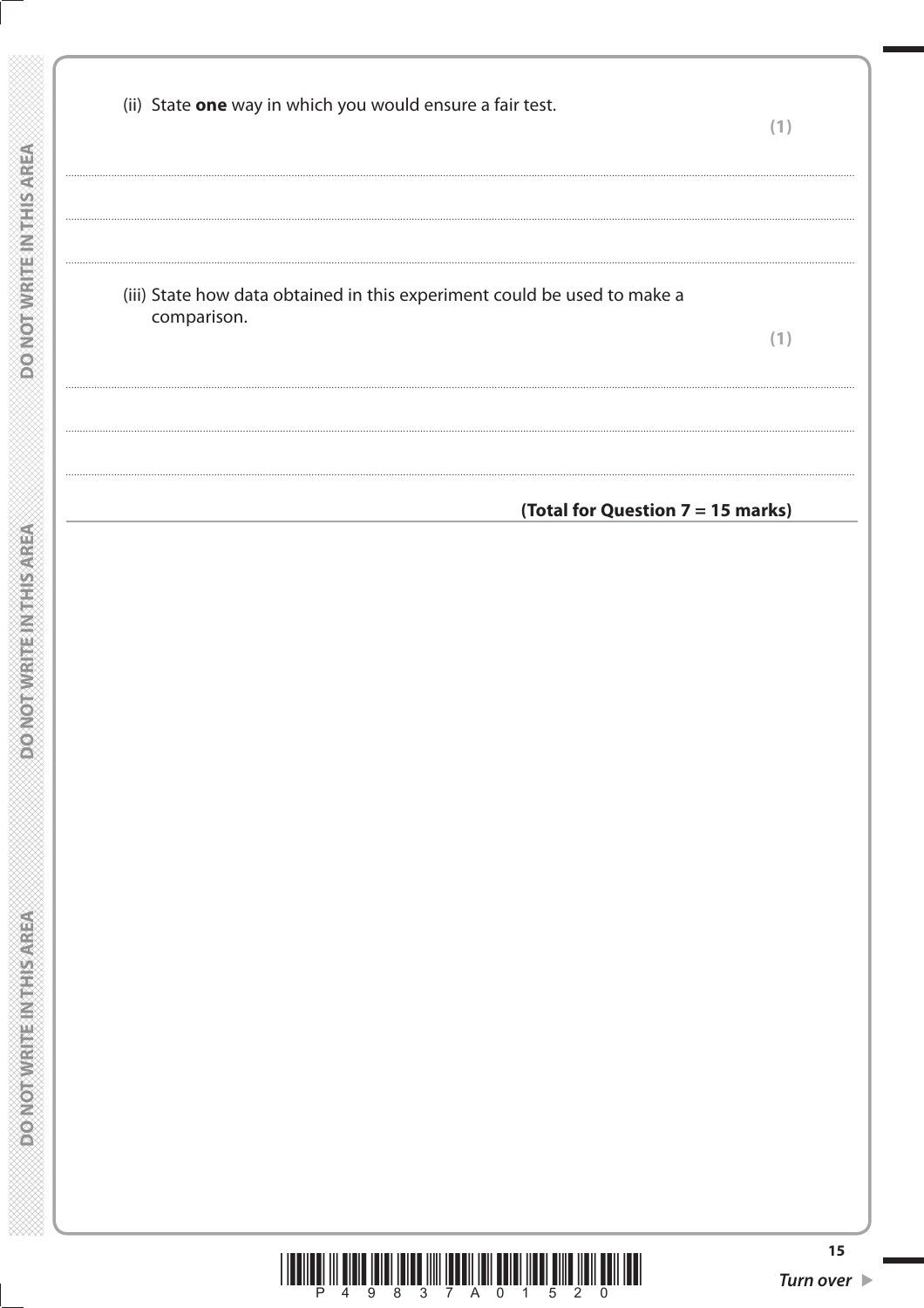|  | ğ             |  |  |
|--|---------------|--|--|
|  |               |  |  |
|  |               |  |  |
|  |               |  |  |
|  |               |  |  |
|  |               |  |  |
|  |               |  |  |
|  | è             |  |  |
|  |               |  |  |
|  | Ě             |  |  |
|  |               |  |  |
|  |               |  |  |
|  |               |  |  |
|  |               |  |  |
|  |               |  |  |
|  |               |  |  |
|  | Ķ.            |  |  |
|  |               |  |  |
|  |               |  |  |
|  |               |  |  |
|  |               |  |  |
|  |               |  |  |
|  |               |  |  |
|  |               |  |  |
|  |               |  |  |
|  |               |  |  |
|  |               |  |  |
|  |               |  |  |
|  |               |  |  |
|  | Q             |  |  |
|  |               |  |  |
|  |               |  |  |
|  | E<br>C        |  |  |
|  |               |  |  |
|  |               |  |  |
|  |               |  |  |
|  |               |  |  |
|  |               |  |  |
|  |               |  |  |
|  | ₩             |  |  |
|  |               |  |  |
|  |               |  |  |
|  |               |  |  |
|  |               |  |  |
|  | $\frac{1}{2}$ |  |  |
|  |               |  |  |
|  |               |  |  |
|  |               |  |  |
|  |               |  |  |
|  |               |  |  |
|  |               |  |  |
|  | 大天雨           |  |  |
|  |               |  |  |
|  |               |  |  |
|  |               |  |  |
|  |               |  |  |
|  |               |  |  |
|  |               |  |  |
|  |               |  |  |
|  | j             |  |  |
|  |               |  |  |
|  |               |  |  |
|  |               |  |  |

| 8 |             |   | The properties of elements and their compounds are determined by their structure<br>and bonding.                                                                                |     |
|---|-------------|---|---------------------------------------------------------------------------------------------------------------------------------------------------------------------------------|-----|
|   |             |   | (a) Magnesium oxide has a very high melting temperature.<br>Which of the following is the best description of its structure and bonding?                                        | (1) |
|   | $\times$    |   | A giant ionic                                                                                                                                                                   |     |
|   | $\times$    | Β | giant metallic                                                                                                                                                                  |     |
|   | $\boxtimes$ |   | C giant covalent                                                                                                                                                                |     |
|   | $\boxtimes$ |   | <b>D</b> simple covalent                                                                                                                                                        |     |
|   |             |   | (b) Sulfur reacts with fluorine to form a number of different compounds.                                                                                                        |     |
|   |             |   | (i) One compound contains 45.79% sulfur and 54.21% fluorine by mass.<br>Calculate the empirical formula of this compound.                                                       | (2) |
|   |             |   | (ii) In a dry container, a fluoride of silver reacts with sulfur to produce<br>disulfur difluoride. Complete the equation for this reaction.<br>State symbols are not required. |     |
|   |             |   |                                                                                                                                                                                 | (1) |
|   |             |   |                                                                                                                                                                                 |     |
|   |             |   | (iii) Explain, by using the oxidation numbers of all the atoms, whether or not this<br>is a redox reaction.                                                                     |     |
|   |             |   |                                                                                                                                                                                 | (3) |
|   |             |   |                                                                                                                                                                                 |     |
|   |             |   |                                                                                                                                                                                 |     |
|   |             |   |                                                                                                                                                                                 |     |
|   |             |   |                                                                                                                                                                                 |     |
|   |             |   |                                                                                                                                                                                 |     |
|   |             |   |                                                                                                                                                                                 |     |
|   |             |   |                                                                                                                                                                                 |     |
|   |             |   |                                                                                                                                                                                 |     |
|   |             |   |                                                                                                                                                                                 |     |

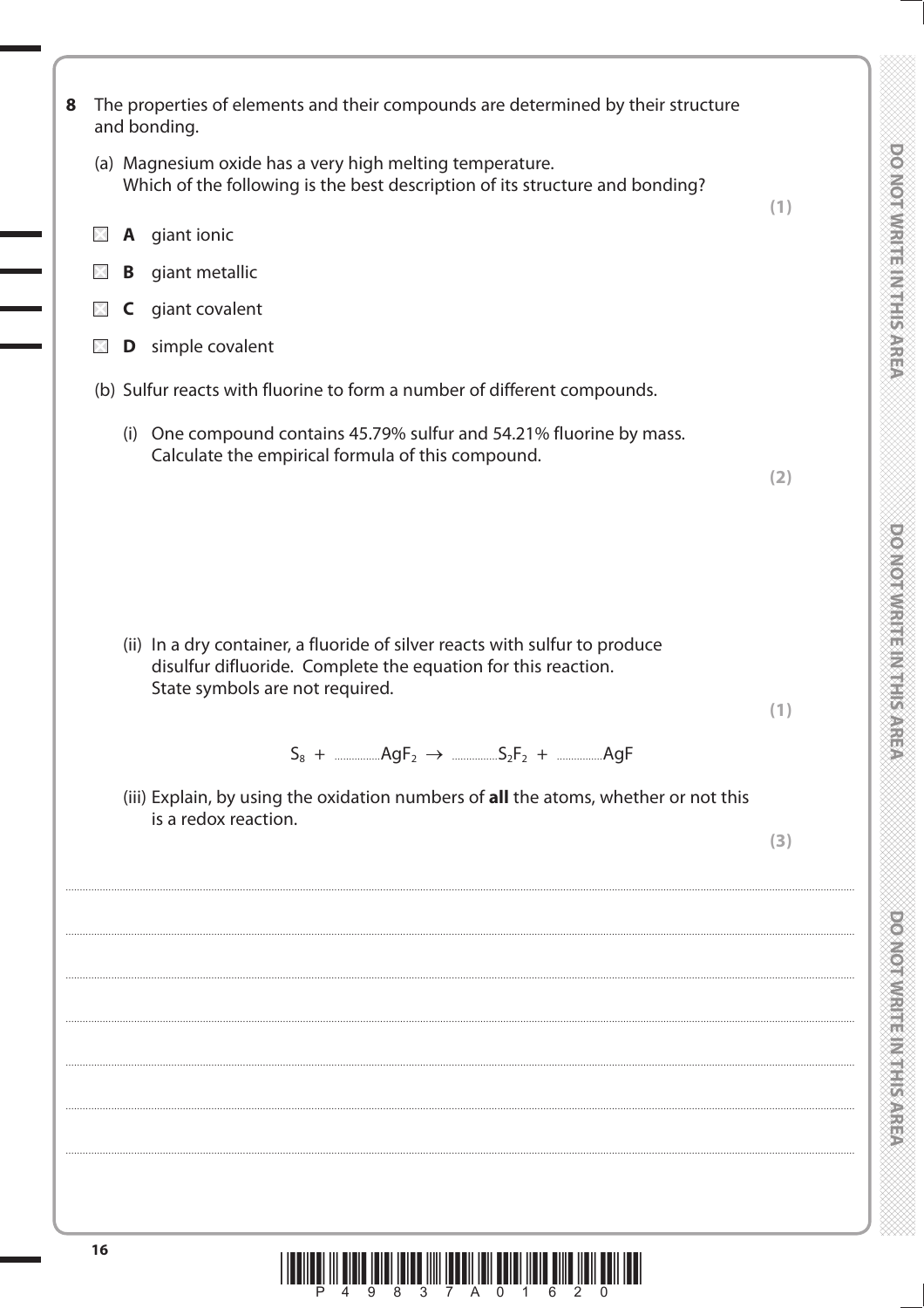| Predict two other distinct physical properties that element X would exhibit if it is<br>a metal. Explain your choices in terms of structure and bonding. |                                   |
|----------------------------------------------------------------------------------------------------------------------------------------------------------|-----------------------------------|
|                                                                                                                                                          | (4)                               |
|                                                                                                                                                          |                                   |
|                                                                                                                                                          |                                   |
|                                                                                                                                                          |                                   |
|                                                                                                                                                          |                                   |
|                                                                                                                                                          |                                   |
|                                                                                                                                                          |                                   |
|                                                                                                                                                          |                                   |
|                                                                                                                                                          |                                   |
|                                                                                                                                                          |                                   |
|                                                                                                                                                          |                                   |
|                                                                                                                                                          |                                   |
|                                                                                                                                                          |                                   |
|                                                                                                                                                          | (Total for Question 8 = 11 marks) |
|                                                                                                                                                          | <b>TOTAL FOR PAPER = 80 MARKS</b> |
|                                                                                                                                                          |                                   |
|                                                                                                                                                          |                                   |
|                                                                                                                                                          |                                   |
|                                                                                                                                                          |                                   |
|                                                                                                                                                          |                                   |
|                                                                                                                                                          |                                   |
|                                                                                                                                                          |                                   |

**DO NOT WRITE IN THIS AREA** 

**DONOTWRITE INTHIS AREA** 

**DO NOT WRITEIN THIS AREA** 

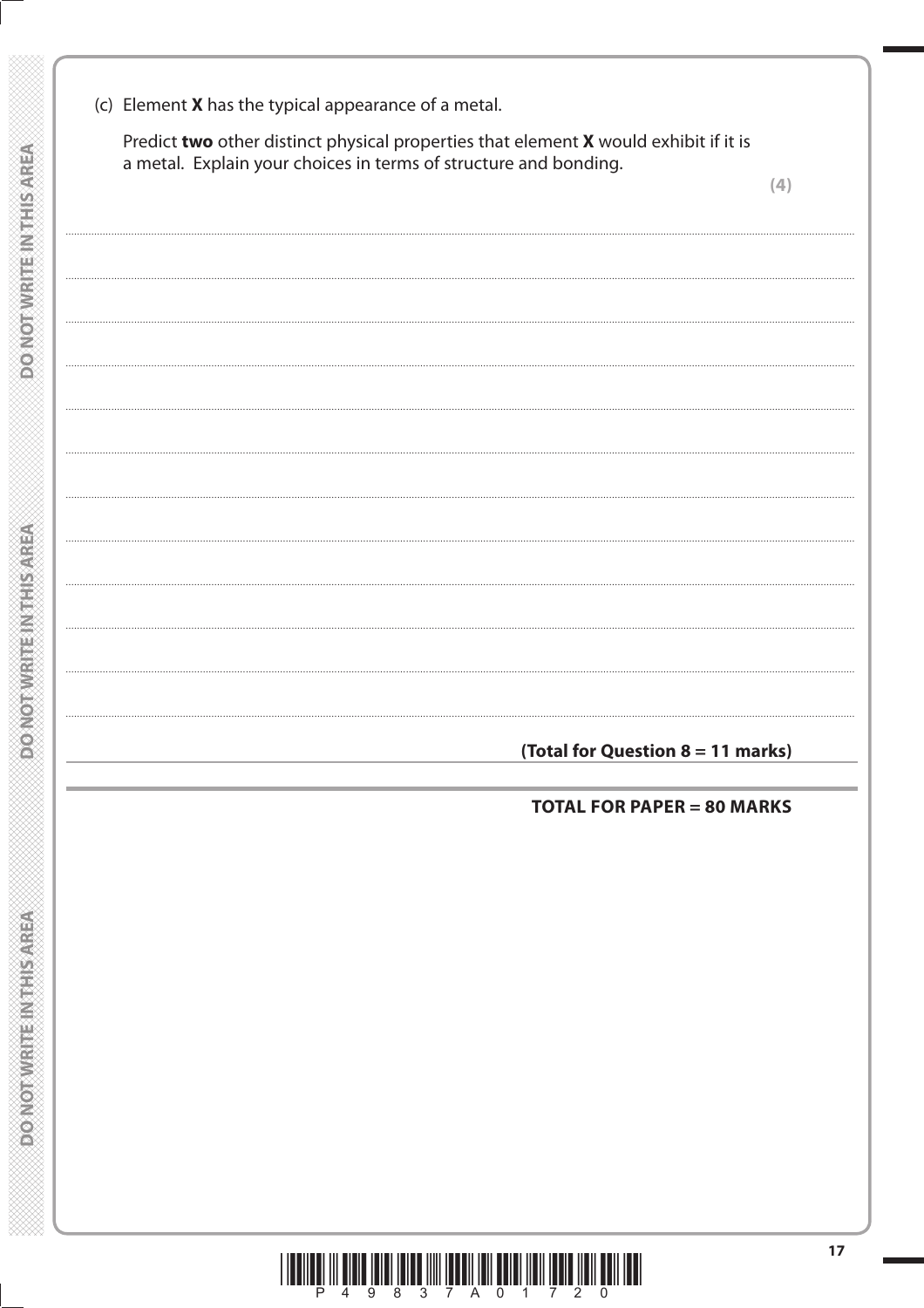

**BLANK PAGE**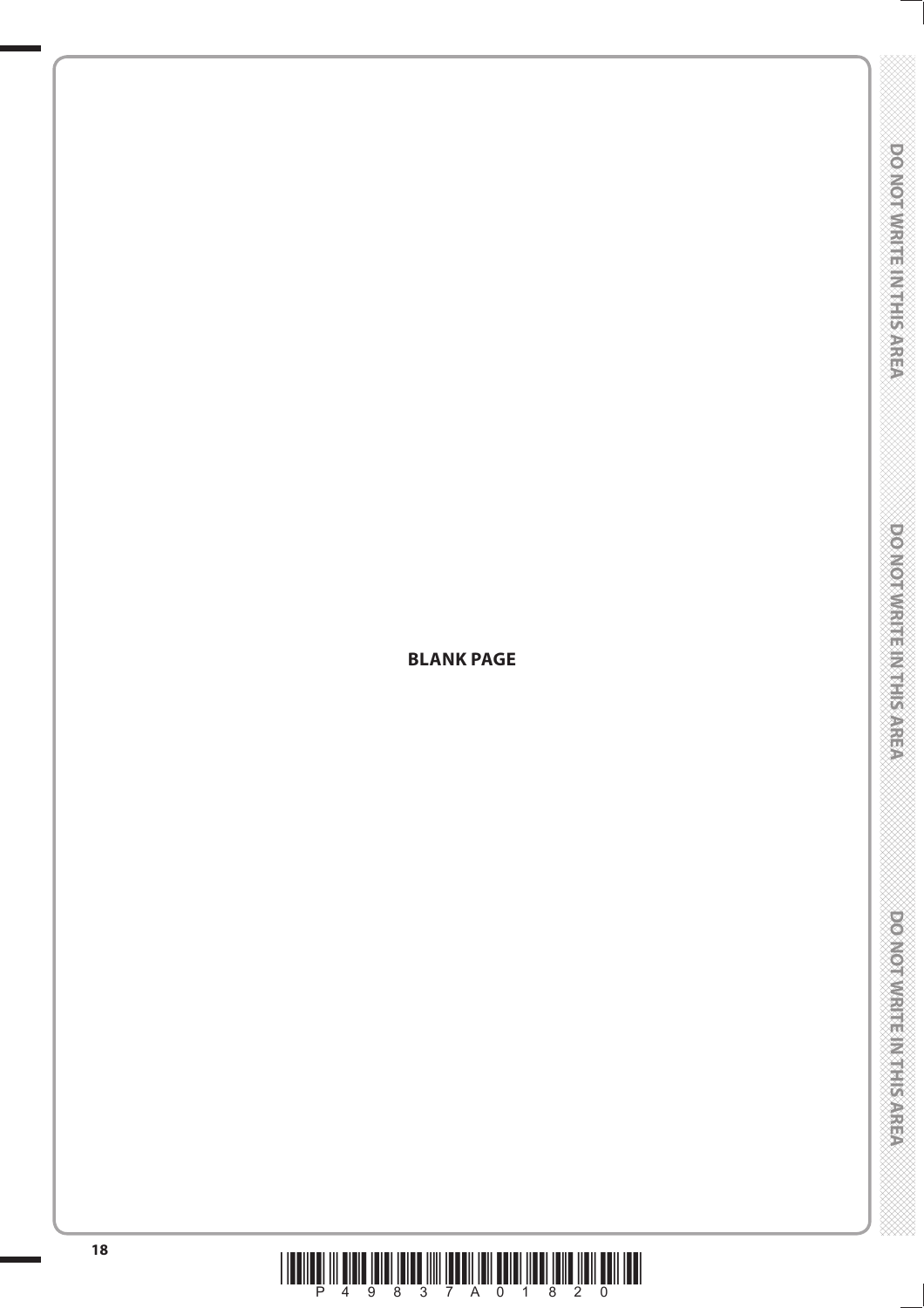